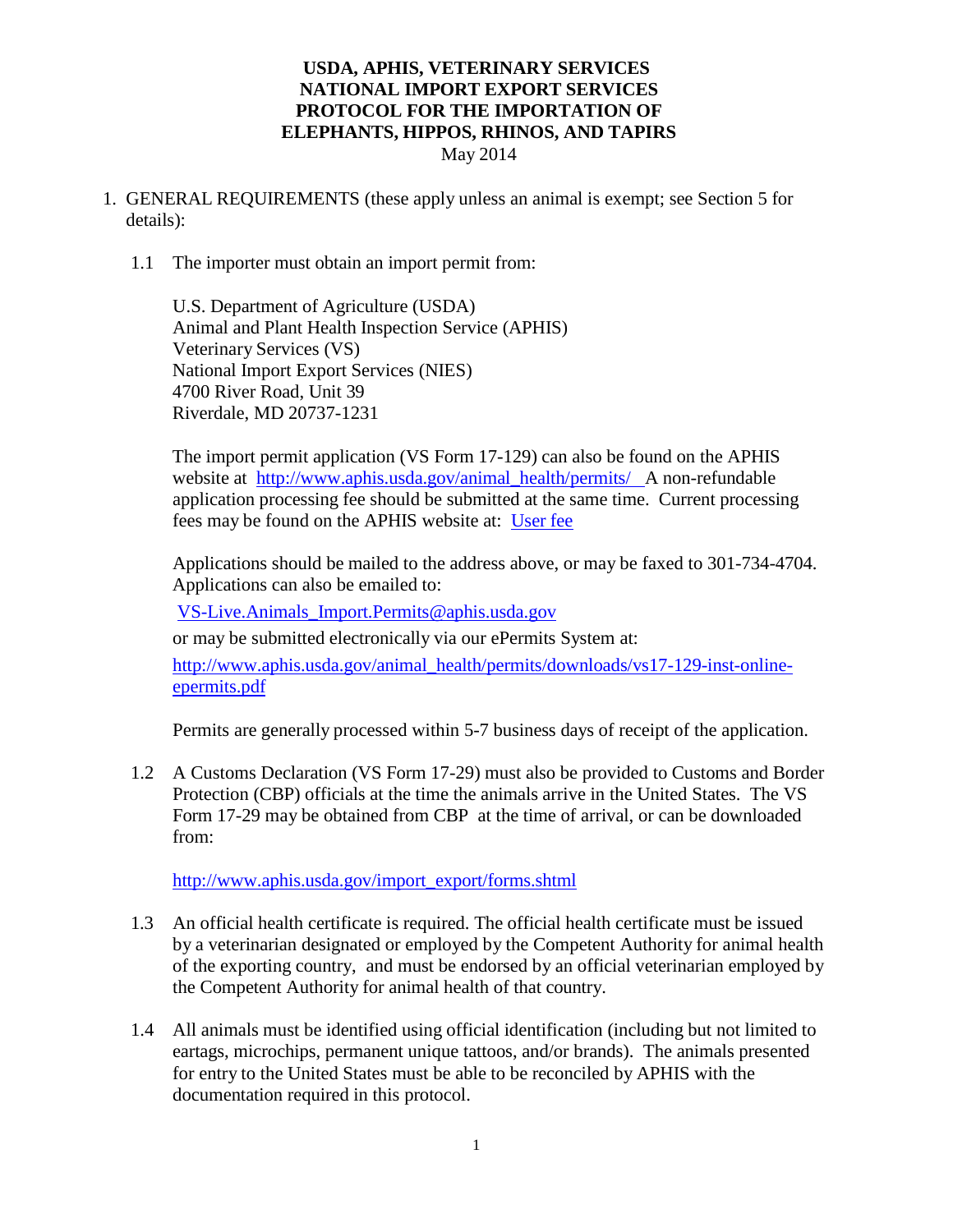#### May 2014

- 1.5 The official health certificate must include the following information, and the certifications listed in section 2 below:
	- a) The name and address of the exporter.
	- b) The name and address of the importer (and address of final destination, if different)
	- c) The species, breed, number of animals to be exported, and purpose of the exportation.
	- d) Individual identification, which includes eartag, microchip or unique tattoo numbers, and a description of any other identification present on the animal, such as brands.
	- e) A description of the animals, including age in months, sex, breed, and markings
	- f) The address or other means of identifying the premises of origin, and any other premises where the animals resided immediately prior to export.
	- g) The port of embarkation in the exporting or other country, and the proposed port of entry in the United States.
	- h) Any identification numbers of official seals that have been applied to the vehicle, if applicable.
- 1.6 Permits are valid for 14 days from the proposed date of presentation for entry to the United States, and only at the port specified in the permit.
- 1.7 An elephant, hippo, rhino, or tapir may only be imported into the United States at Los Angeles, California; Miami, Florida; or Newburgh, New York; or, on a case-by-case basis, and with prior written approval by APHIS' National Import Export Services, at another port of entry if:
	- a. The animals will be inspected and treated at a facility provided by the importer.
	- b. The Administrator has determined that the importer's facility is adequate for inspection, treatment, and incineration required under this section.
	- c. The Administrator has determined that an inspector is available to perform at the importer's facility the services that are required under this section.
	- d. The Administrator has determined that an inspector is available to perform at the port of entry the services that are required under this section if the animals will be inspected and treated at a facility provided by the importer.
- 1.8 All animals must be treated for ectoparasites (in accordance with section 2.2 below) prior to export, and again at the time of entry to the United States. Since some animals covered under this protocol may be especially sensitive to chemical treatments, NIES may be consulted as needed by importers or APHIS field staff regarding acceptable types of ectoparasite treatments for individual species.
- 1.9 User Fees apply for all aspects of entry inspections performed by APHIS personnel. Estimates of fees may be provided to importers through the relevant APHIS Service Center, or by the VS port veterinarian. Importers should contact VS port personnel at least 72 hours prior to arrival to confirm to confirm the time and date of arrival.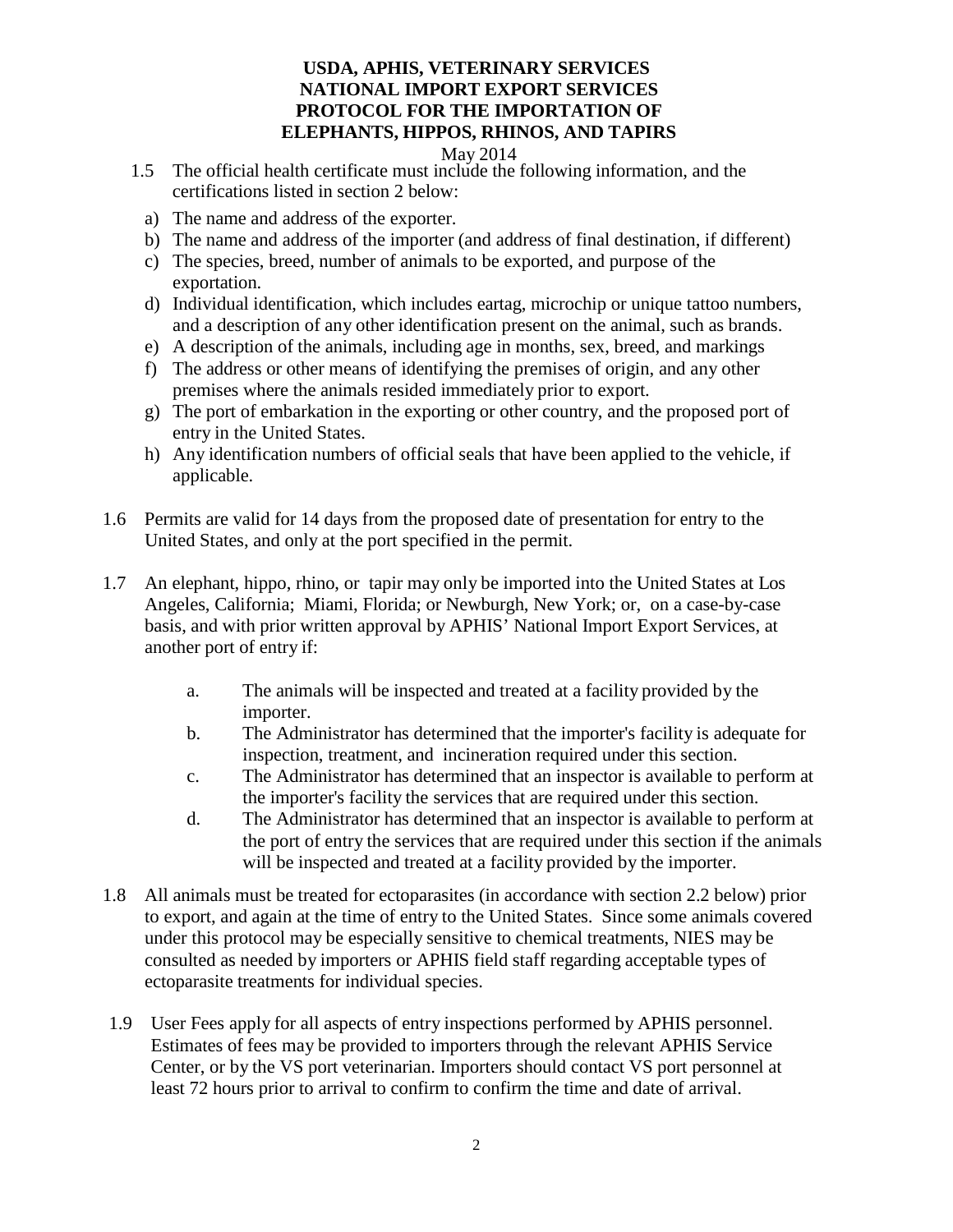- 
- May 2014<br>2. CERTIFICATION STATEMENTS (these apply unless an animal is exempt; see Section 5 for details):

The following statements must be included on the health certificate:

- 2.1 The animals were inspected by the individual issuing the health certificate not more than 72 hours before being loaded on the means of conveyance which transported the animals to the United States, and were found free of any ectoparasites.
- 2.2 The animals were treated, under the supervision of the individual signing the health certificate, for ectoparasites at least 72 hours, but not more than 14 days, before being loaded on the means of conveyance which transported the animals to the United States. The entire surface area of all animals was thoroughly wetted by the treatment solution.

- 2.3 After being treated for ectoparasites, the animals did not have physical contact with or share a pen or bedding materials with any elephant, hippopotamus, rhinoceros, or tapir not in the same shipment to the United States.
- 3. PORT OF ENTRY INSPECTION
	- 3.1 For exempt animals (see Section 5 for details), the VS port veterinarian should collect the supporting documentation and file a VS form 17-30 release in VSPS Animal Import Module. No user fees should apply for this process.
	- 3.2 [*Note: Sections 3.2 through 3.8 apply to non-exempt animals*] An APHIS inspector at the port of arrival will verify the accuracy of the health certificate and conduct a visual health examination of the animals. If any animal is dead, or if there are any signs of communicable disease or other illness, or injury, the Import-Export Coordinators (IECs) for the relevant region should be notified immediately. The IECs will consult with NIES regarding additional movement options.

3.2. If the animals are inspected for ectoparasites at the port of entry, they should be offloaded onto a nonporous surface where they may be inspected safely and securely.

3.2.1 Sedation may be required for the inspection; if so, the importer should provide an attending veterinarian to assist with any sedation procedures. All surfaces of the animal should be examined. Ears, nose, lips, skin folds (axillary, inguinal, etc) and other areas such as under the tail should be included in the inspection. If the animals are found to have ectoparasites, they may proceed under seal to the destination facility for further treatments per section 3.3.1.c below. A VS Form 1-27 should be issued by the VS port veterinarian.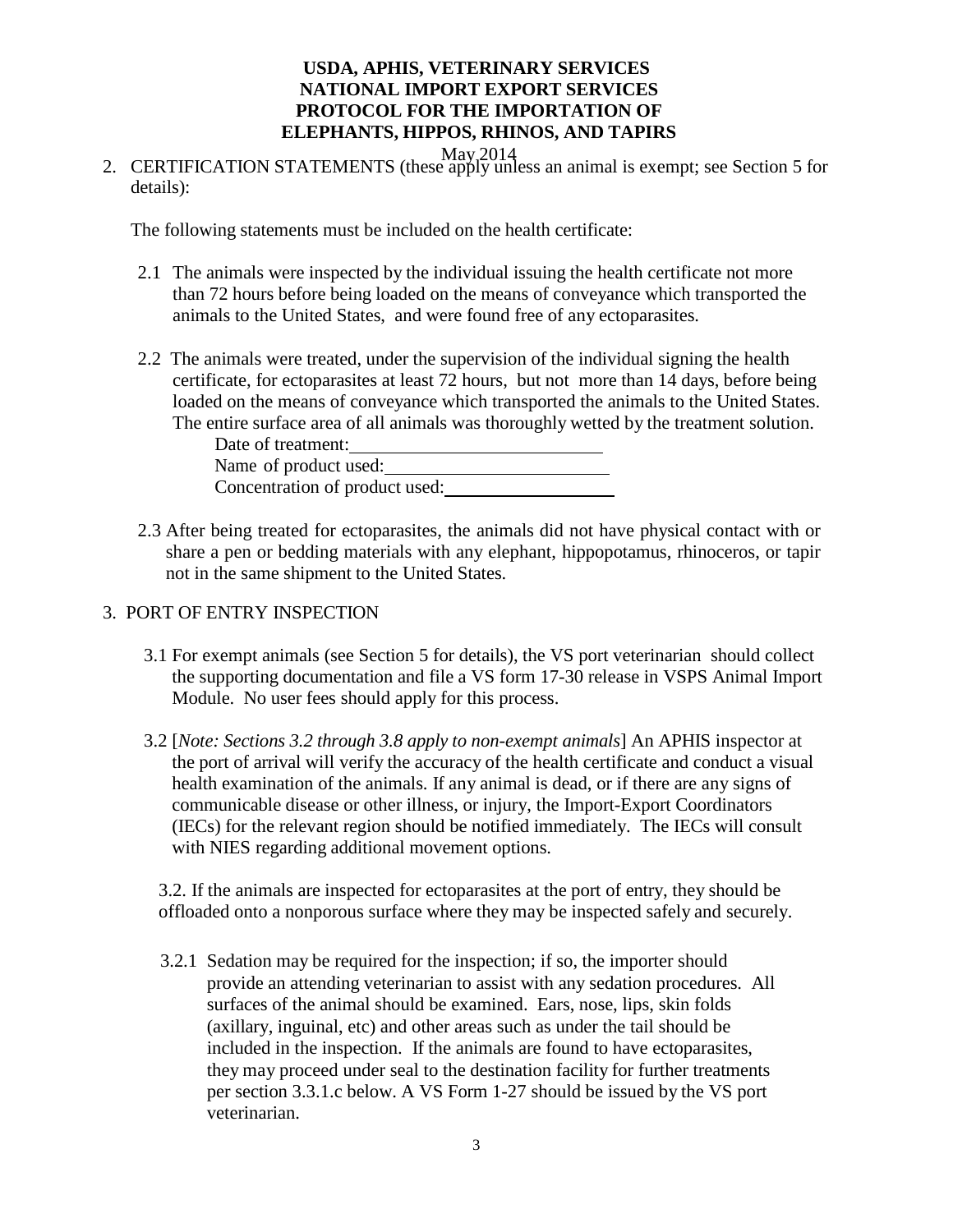- 3.2.2 Any ectoparasites that are detected should be collected and preserved in ethyl alcohol or formaldehyde for identification. Samples should be submitted to the National Veterinary Services Laboratories in Ames IA, using a VS Form 10-4. The port veterinarian should also inform the RIECs of any ectoparasite detections, who will convey the information to NIES.
- 3.2.3 If no ectoparasites are detected, the animals should be sprayed or dipped with a permitted dip (as listed in 9 CFR 72.13(b), or as approved by NIES). All wastes, straw, bedding or other materials accompanying the animals should be disposed of in accordance with section 3.4 below.
- 3.3 If the animal is to be inspected and treated at a destination facility, a plastic tarpaulin must be fastened around the shipping crate or conveyance so that all animal wastes, hay, straw, feed, bedding, and other materials accompanying the animals are retained inside the crate. The wrapping must cover the entire bottom of the container or conveyance, and extend up the sides to a minimum height of two feet, but must not interfere with ventilation, feeding, and watering of the animals. The crate or conveyance should be sealed and a VS Form 1-27 issued by the port veterinarian.
	- 3.3.1 After the arrival of the animals at the facility provided by the importer, the seals will be broken by an APHIS inspector.

3.3.2 A deferred inspection for ectoparasites (and subsequent treatment[s]) at the destination facility, by or under the direct supervision of an APHIS inspector, will occur as follows:

- a. The animal(s) must be physically inspected for ectoparasites by or under the direct supervision of an APHIS inspector within 24 hrs of arrival at the destination facility. If inspection and treatment are not performed upon unloading, the animals must be isolated from all other animals, except those in the same shipment, and kept in a facility with a nonporous floor and where any ectoparasites that may drop off the animal can be contained and destroyed, until the animal has been inspected and treated.
- b. The animal(s) will be removed from shipping crates or the conveyance and placed on a concrete or other nonporous surface. Sedation may be required; if so, the importer should provide an attending veterinarian to assist with any sedation procedures. If any animal is dead, or if there are any signs of communicable disease or other illness, or injury, the Import-Export Coordinators (IECs) for the relevant region should be notified immediately. The IECs will consult with NIES regarding additional options.
- c. If no ectoparasites are detected, the animal(s) will be sprayed or dipped one time in accordance with label instructions with a permitted dip (as listed in 9 CFR 72.13(b), or as approved by NIES).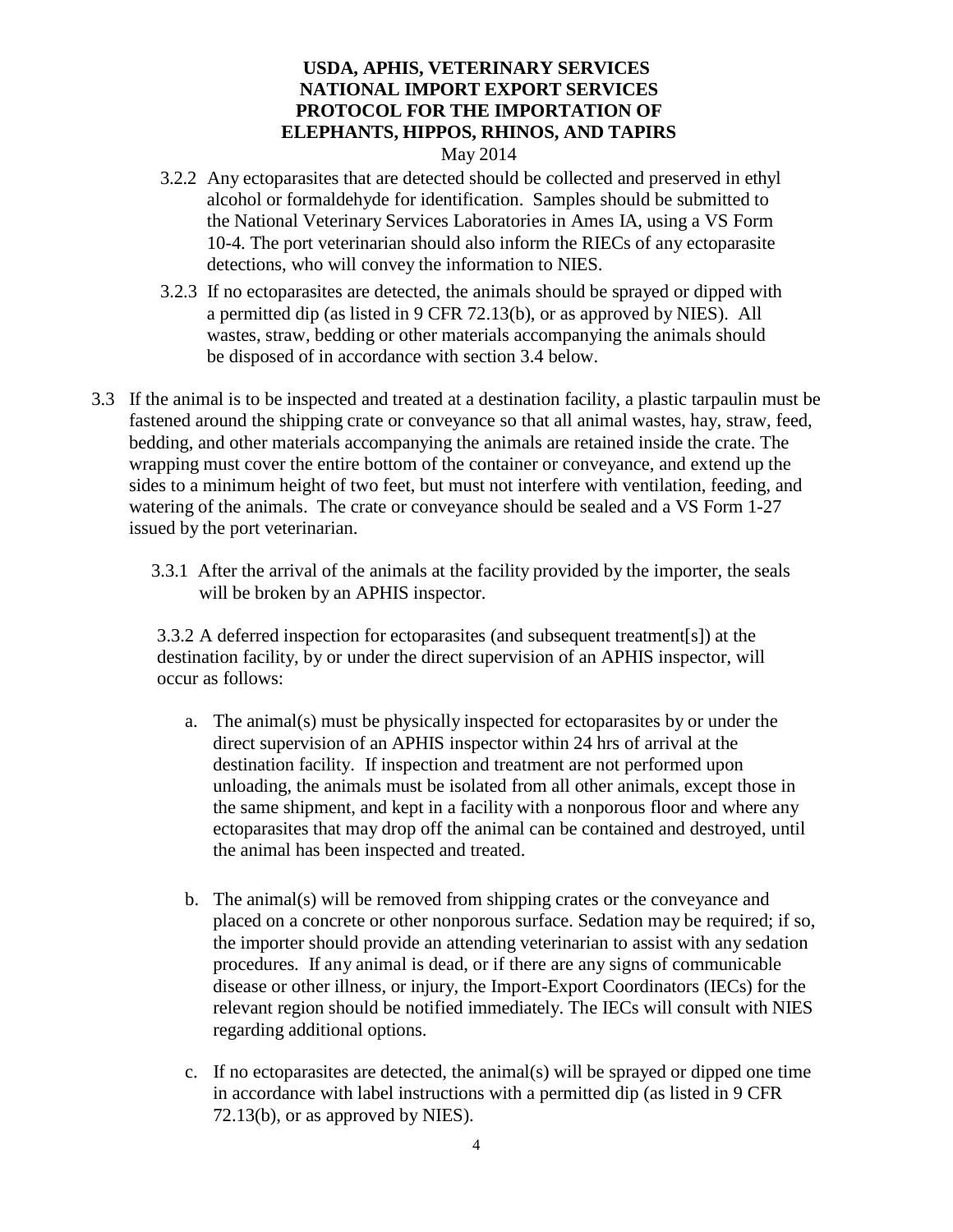- d. Any ectoparasites that are detected should be collected and preserved in ethyl alcohol or formaldehyde for identification. Samples should be submitted to the National Veterinary Services Laboratories in Ames IA using a VS Form 10-4. The APHIS inspector should also inform the Regional Import-Export Coordinators of any ectoparasite detections, who will convey the information to NIES.
- e. If ectoparasites are detected, the animal(s) will be sprayed or dipped in accordance with label instructions with a permitted dip (as listed in 9 CFR 72.13(b), or as approved by NIES) for as many times as necessary until the inspector finds no ectoparasites; and one additional time after being found negative for ectoparasites (in accordance with the specific type dip and associated toxicity, per label instructions).
- 3.4 All hay, straw, feed, bedding, and other material that has been placed with the animal(s) at any time prior to the final treatment, must be sealed in plastic bags and incinerated under the supervision of an APHIS inspector.
- 3.5 The shipping crate must either be cleaned and disinfected, or incinerated, under the supervision of an APHIS inspector; if the shipping crate is cleaned and disinfected, it must then be treated under the supervision of an APHIS inspector with a permitted dip (as listed in 9 CFR 72.13(b), or as approved by NIES).
- 3.6 Any means of conveyance used to transport animals not in a shipping crate must be cleaned and disinfected under the supervision of an APHIS inspector.
- 3.7 A completed VS Form 17-30 will be issued after completion of all points in the inspection process listed above.
- 3.8 At the discretion of the APHIS inspector (in consultation with the APHIS Service Center, import coordinators, and NIES), any or all animals in a consignment that do not adequately meet the criteria in this protocol, or which show signs of communicable diseases of livestock at the time of inspection, may be refused entry.

## 4 ANIMALS REFUSED ENTRY:

Any elephant, hippopotamus, rhinoceros, or tapir refused entry into the United States for noncompliance with the requirements of this protocol must be removed from the United States within a time period specified by the Administrator, or will be considered abandoned by the importer. Pending removal or abandonment, the animal will be subject to such safeguards as the APHIS inspector determines necessary to prevent the possible introduction of ectoparasites or disease into the United States. If an animal that has been refused entry is not removed from the United States within a prescribed time period or is abandoned, it may be seized and destroyed, or otherwise disposed of as the Administrator determines necessary to prevent the possible introduction of ectoparasites or disease into the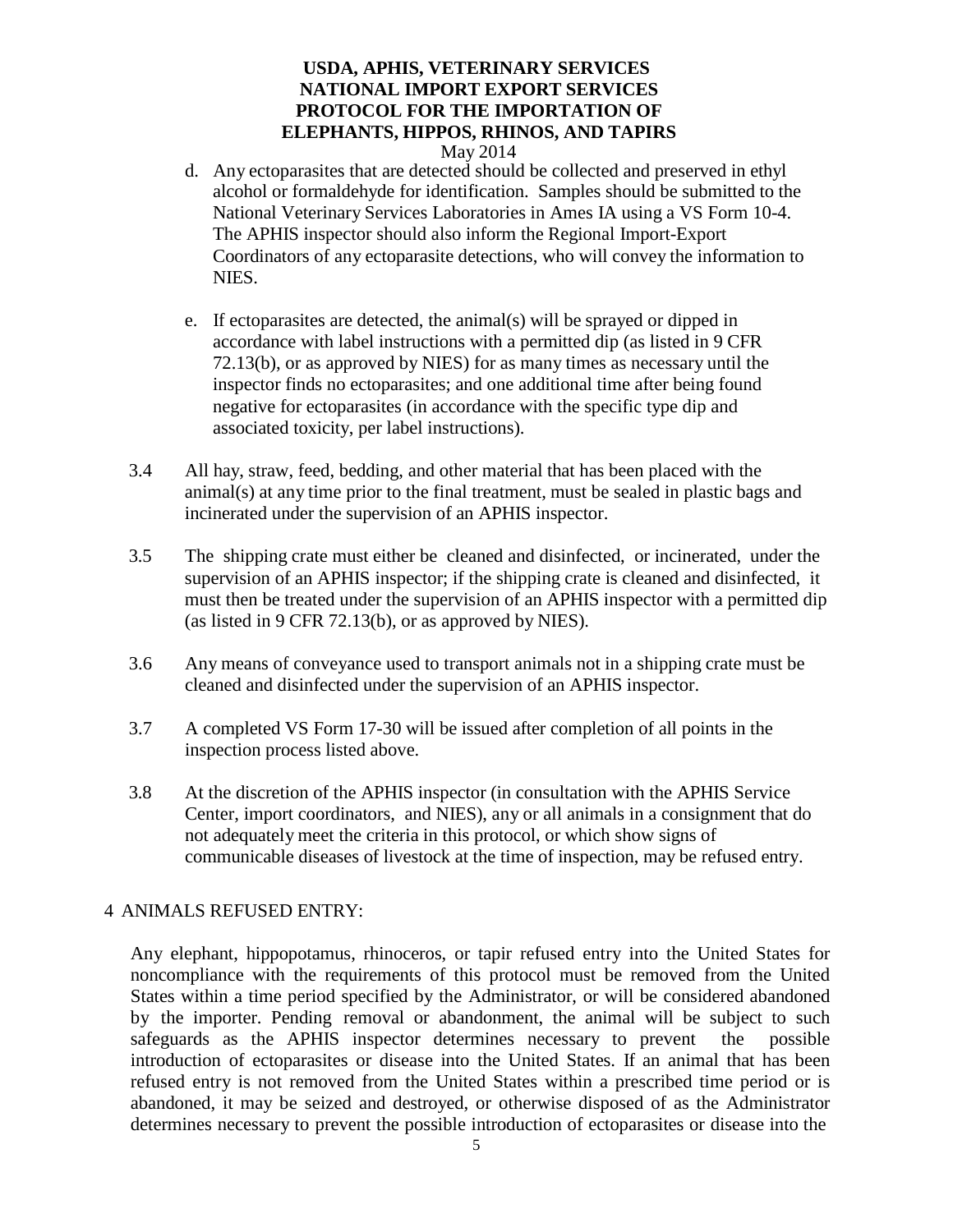United States. May 2014

#### 5 ELEPHANTS, HIPPOS, RHINOS, AND TAPIRS FROM CANADA

Non-exempt animals from Canada are subject to all requirements in this protocol.

Elephants, hippos, rhinos, and tapirs from Canada are exempt from the regulatory requirements for a health certificate, import permit, declaration, port of entry inspection or ectoparasiticide treatments under the following circumstances:

(a) They are imported from Canada and are accompanied by a document signed by a veterinarian of the Canadian Food Inspection Agency that states:

(i) The animals were imported into Canada other than the United States and have resided continuously in Canada since that time, and during the year preceding their exportation to the United States; AND

(ii) They did not, during the year preceding their exportation into the United States, have physical contact with or share a pen or bedding materials with any non-US-origin elephant, hippo, rhino, or tapir imported into Canada during that year;

OR

(b) The animals were legally exported from the United States to Canada and are returning to the United States; and are accompanied by a United States health certificate. The U.S. health certificate must be issued by a veterinarian licensed in the United States or Canada, and should contain information equivalent to the requirements under Section 1.5 of this protocol, as well as a statement that the animals were healthy at the time of exportation.

Importers are advised to contact NIES and VS port personnel at least 72 hours prior to crossing in order to avoid delays. If arriving by air, please contact NCIE 14 days in advance as further notification may be required.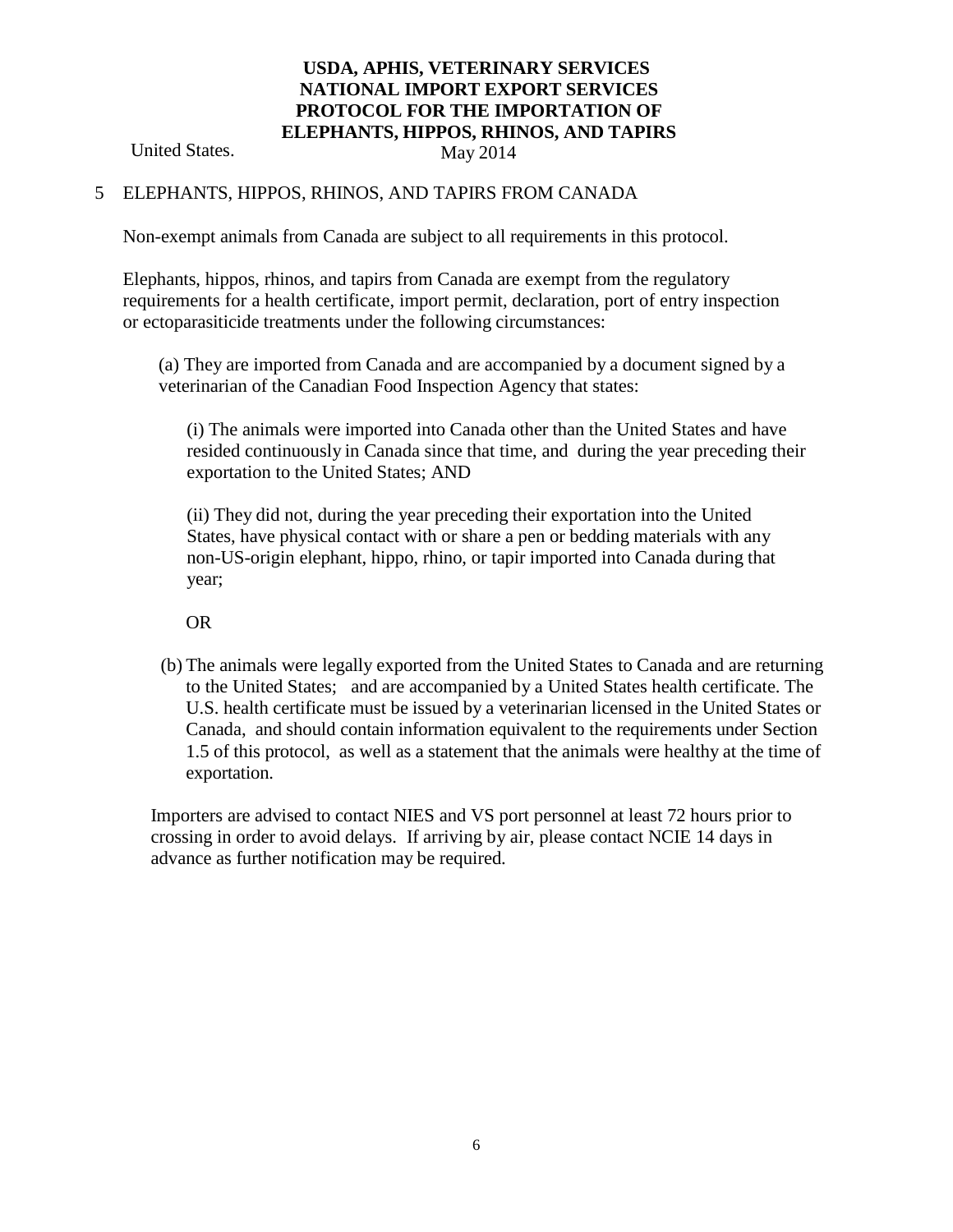May 2014

# **Sample Health Certificate:**

#### HEALTH CERTIFICATE No: .................

## HEALTH CERTIFICATE FOR THE EXPORT OF ELEPHANTS, HIPPOPOTAMI, RHINOCEROSES AND TAPIRS TO THE UNITED STATES OF AMERICA FROM  $\begin{array}{ccc} \hline \end{array}$  (country):

I. Number and identification of the animals (if necessary a separate schedule may be attached)

| Identification | Species/Breed | Sex | vge |
|----------------|---------------|-----|-----|
|                |               |     |     |
|                |               |     |     |

II. Consignment information

- A. Name and address of the exporter
- B. Name and address of the importer (and address of the destination facility, if different)
- C. Address or other means of identifying the premises of origin, and any other premises where the animals resided immediately prior to export.

<u> 1989 - Johann Barbara, martxa alemaniar a</u>

D. Port of embarkation in the exporting or other country

- E. Proposed port of entry in the United States
- F. Any identification numbers of official seals that have been applied to the vehicle, if applicable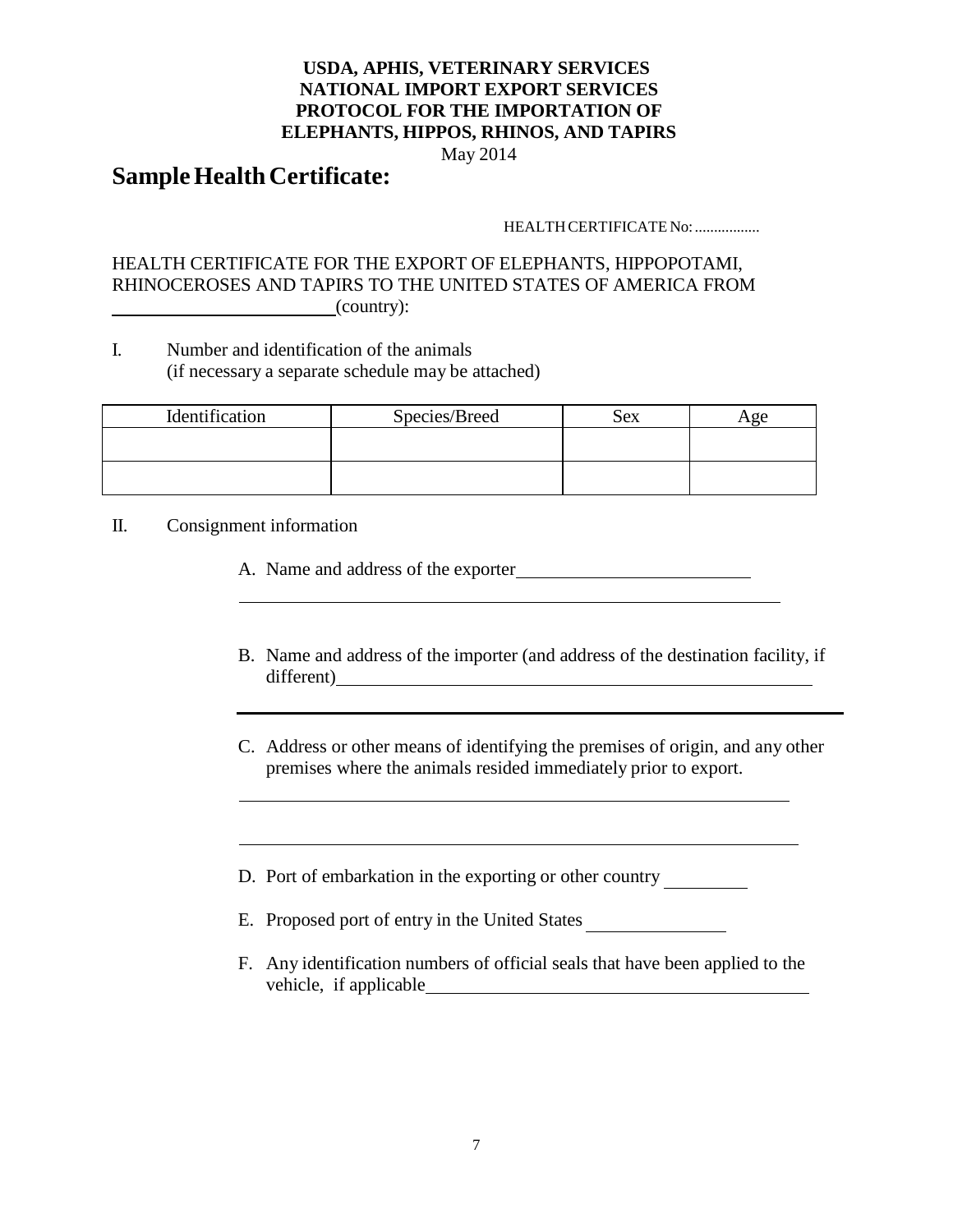#### III. Health Information

I, the undersigned, certify that the animal(s) described above meet the following requirements:

- (a) on................(date), being not more than 72 hours prior to loading for export I examined the said animals and found them to be free from clinical signs or symptoms of infectious or contagious disease, including infestation with ectoparasites and in my opinion fit for the intended journey.
- (b) on................(date), being at least 72 hrs, but not more than 14 days, prior to loading the said animals were treated under my supervision for the removal of external parasites, by thoroughly wetting all external, parts of the animals by means of a sprayer, spray-dip or dip-vat, using the following licensed product: name of product:

....................................... active ingredient: ...................................... concentration used: .....................................

- (c) the animals for export, after being treated as in paragraph IV (b) above, did not come into physical contact or share a pen or bedding with any other animals apart from those similarly treated for the same consignment to the USA.
- (d) I have received a written declaration from the owner/exporter that the crates and vehicles for transport will be thoroughly cleansed and disinfected with an approved disinfectant prior to loading.
- IV. This certificate is valid for days from the date of signature.

Accredited or Approved Veterinarian (this section is not needed if the certificate is issued by an Official Government Veterinarian):

| Signed |  |
|--------|--|
|        |  |

(Print name in block letters)

Date